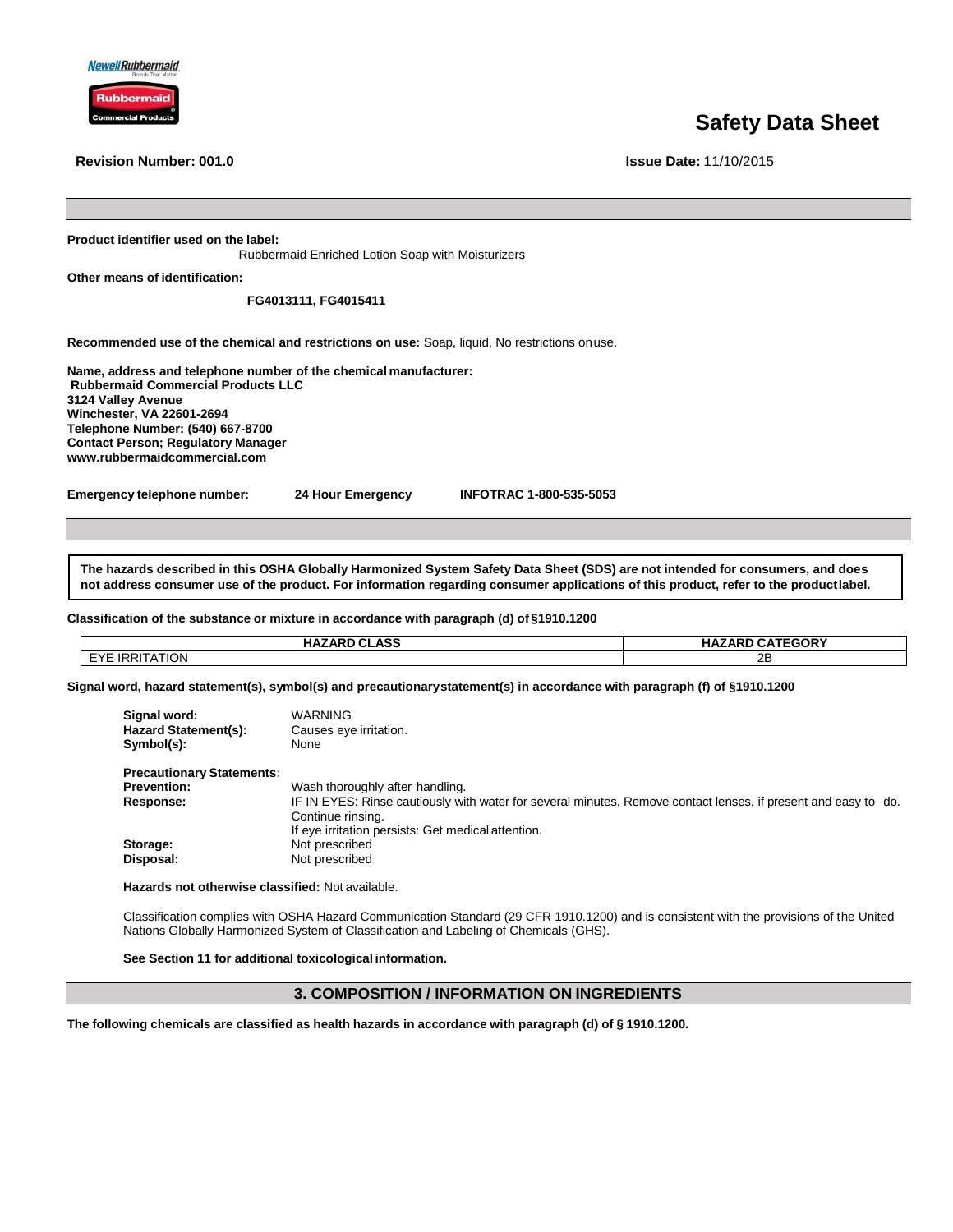| <b>Chemical Name*</b>                                                                                         | <b>CAS Number (Unique)</b><br>Identifier) | Concentration |
|---------------------------------------------------------------------------------------------------------------|-------------------------------------------|---------------|
| Alcohols, C10-16, ethoxylated, sulfates, sodium<br>salts, 2EO                                                 | 68585-34-2                                | $5 - 10 \%$   |
| Sodium chloride                                                                                               | 7647-14-5                                 | $0.1 - 5\%$   |
| Polyethylene glycol MW 400                                                                                    | 25322-68-3                                | $0.1 - 5\%$   |
| 1-Propanaminium, 3-amino-N-<br>(carboxymethyl)-N,N-dimethyl-, N-coco acyl<br>derivs., hydroxides, inner salts | 61789-40-0                                | $0.1 - 5\%$   |

\*The specific chemical identity and/or exact percentage (concentration) of composition has been withheld because a trade secret is claimed in accordance with paragraph (i) of §1910.1200.

# **4. FIRST AID MEASURES**

#### **Description of necessary measures**

**Inhalation:** First aid measures not required.

**Skin contact:** First aid measures not required. Cosmetic product and therefore not necessary.

**Eye contact:** Rinse eyes immediately with plenty of water, occasionally lifting upper and lower lids, until no evidence of product remains. Get medical attention if pain or irritation develops.

**Ingestion:** Dilution by rinsing the mouth and giving water or milk to drink is generally recommended. Contact physician or local poison control center.

#### **Most important symptoms and effects, both acute and delayed**

After eye contact: May cause mild irritation. After skin contact: Repeated or prolonged excessive exposure may cause irritation or dermatitis. After ingestion: Nausea and possible vomiting may occur. After inhalation: Unlikely to occur due to the physical properties of the product. At elevated temperatures, vapors or mists may causeirritation.

#### **Indication of any immediate medical attention and special treatment needed**

After eye contact: Rinse eyes with plenty of water until no evidence of product remains. After skin contact: Rinse affected area with large amounts of water until no evidence of product remains. After ingestion: Dilution by rinsing the mouth and giving a glass of water to drink is generally recommended. After inhalation: Remove from exposure area to fresh air.

# **5. FIRE FIGHTING MEASURES**

#### **Suitable (and unsuitable) extinguishing media**

**Suitable extinguishing media:** Dry chemical, carbon dioxide, water spray or regular foam. **Unsuitable extinguishing media:** None known

# **Specific hazards arising from the chemical**

Oxides of carbon and oxides of nitrogen.

# **Special protective equipment and precautions forfire-fighters**

In case of fire, wear a full-face positive-pressure self-contained breathing apparatus and protective suit. Avoid breathing vapors, keep upwind. Isolate area. Keep unnecessary personnel away.

# **6. ACCIDENTAL RELEASE MEASURES**

#### **Personal precautions, protective equipment and emergency procedures**

Wear skin, eye and respiratory protection as recommended in Section 8. Stop leak if you can do it without risk. Spills present a slipping hazard. Keep unnecessary personnel away. Ventilate spill area if possible. Make sure area is slip-free before re-opening to traffic.

#### **Environmental Precautions**

Small or household quantities may be disposed in sewer or other liquid waste system. For larger quantities check with your local disposal authorities.

#### **Methods and materials for containment and cleaning up**

SMALL SPILLS: Contain and absorb with sand or other absorbent material and place into clean, dry containers for later disposal. Wash site of spillage thoroughly with water. LARGE SPILLS: Dike far ahead of spill to prevent further movement. Recover by pumping or by using a suitable absorbent material and place into containers for later disposal. Dispose in suitable waste container.

# **7. HANDLING AND STORAGE**

#### **Precautions for safe handling**

Do not get in eyes. Do not take internally. Use with adequate ventilation. Avoid generating aerosols and mists.

# **Conditions for safe storage, including any incompatibilities**

Store in original containers in a cool dry area. Storage areas for large quantities (warehouse) should be well ventilated. Keep the containers tightly closed when not in use.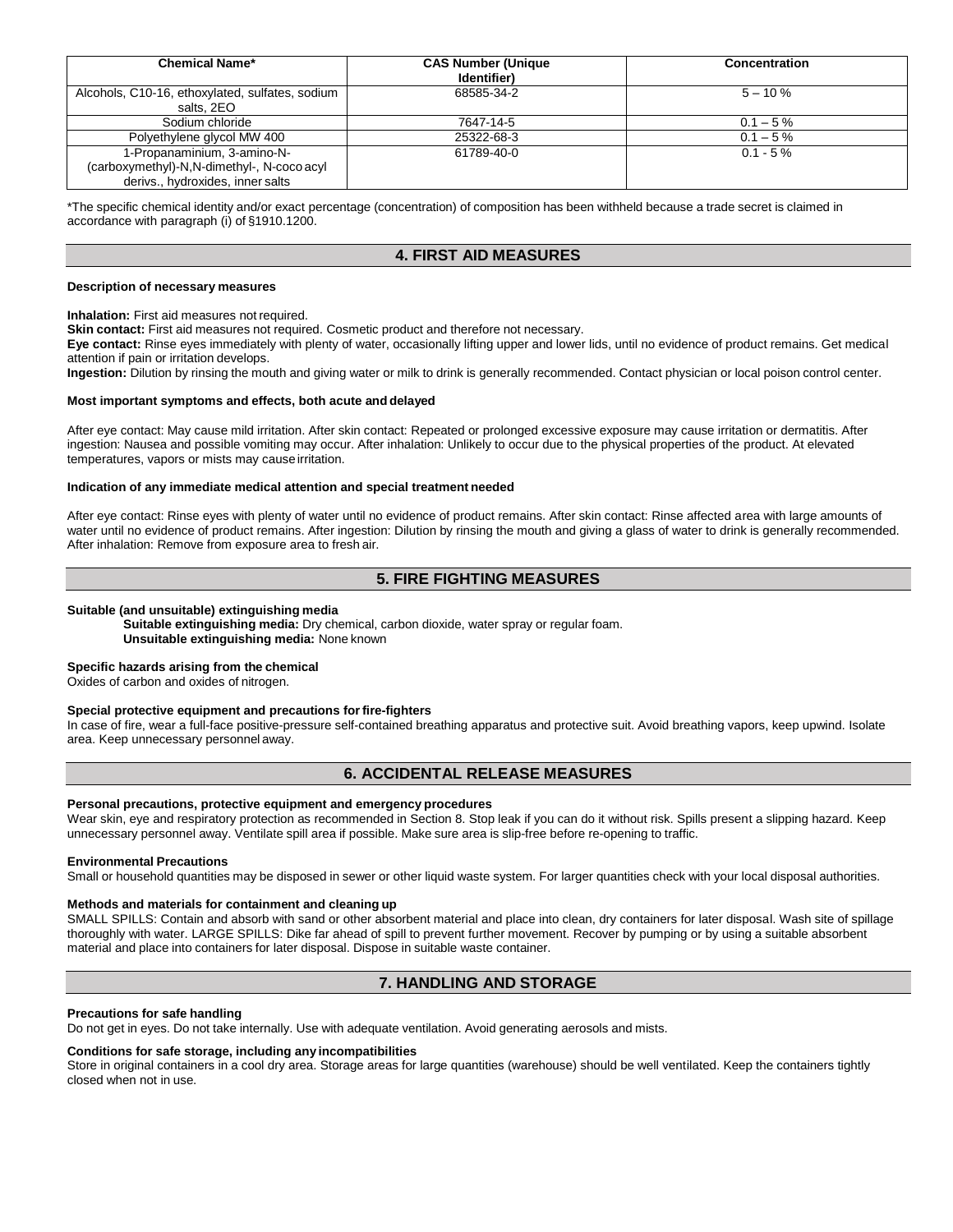# **8. EXPOSURE CONTROLS / PERSONAL PROTECTION**

**OSHA permissible exposure limit (PEL), American Conference of Governmental Industrial Hygienists (ACGIH) Threshold Limit Value (TLV), and any other exposure limit used or recommended by the chemical manufacturer, importer, or employer preparing the safety data sheet, where available.**

| Hazardous Component(s)                                        | <b>ACGIH</b> | <b>OSHA PEL</b> | <b>AIHA WEEL</b>         | <b>OTHER</b> |
|---------------------------------------------------------------|--------------|-----------------|--------------------------|--------------|
| Alcohols, C10-16, ethoxylated,<br>sulfates, sodium salts, 2EO | None         | None            | None                     | None         |
| Sodium chloride                                               | None         | None            | None                     | None         |
| Polyethylene glycol MW 400                                    | None         | None            | 10 mg/m3 TWA Particulate | None         |

#### **Appropriate engineering controls**

Provide local exhaust or general dilution ventilation to keep exposure to airborne contaminants below the permissible exposure limits where mists or vapors may be generated.

#### **Individual protection measures**

**Respiratory:** Air contamination monitoring should be carried out where mists or vapors are likely to be generated, to assure that the employees are not exposed to airborne contaminants above the permissible exposure limits.

**Eye:** Splash-proof safety glasses are required to prevent eye contact where splashing of product may occur.

Hand/Body: Protective gloves are required where repeated or prolonged skin contact may occur. Protective clothing is required where repeated or prolonged skin contact may occur.

### **9. PHYSICAL AND CHEMICAL PROPERTIES**

| Appearance:                                             | clear or opaque colored liquid gel |
|---------------------------------------------------------|------------------------------------|
| Odor:                                                   | characteristic                     |
| Odor threshold:                                         | Not available.                     |
| pH:                                                     | 6.50 - 7.00 (25 °C)                |
| Melting point/ range:                                   | Not available.                     |
| Boiling point/range:                                    | Not available.                     |
| Flash point:                                            | $>$ 93.3 °C ( $>$ 199.94 °F)       |
| <b>Evaporation rate:</b>                                | Not available.                     |
| Flammable/Explosive limits - lower: Not available.      |                                    |
| Flammable/Explosive limits - upper: Not available.      |                                    |
| Vapor pressure:                                         | Not available.                     |
| Vapor density:                                          | Not available.                     |
| Solubility in water:                                    | Soluble                            |
| Partition coefficient (n-octanol/water): Not available. |                                    |
| <b>Autoignition temperature:</b>                        | Not available.                     |
| <b>Decomposition temperature:</b>                       | Not available.                     |
| <b>Viscosity:</b>                                       | 4,000 - 10,000 mPa.s               |
| <b>VOC content:</b>                                     | Not available.                     |
| Specific gravity:                                       | 1.020 – 1.050 at 20 °C (68°F)      |

### **10. STABILITY AND REACTIVITY**

**Reactivity:** This product may react with strong alkalies.

**Chemical stability:** Stable under normal ambient temperature (70°F, 21°C) and pressure (1atm).

**Possibility of hazardous reactions:** Hazardous polymerization will not occur.

**Conditions to avoid:** Avoid storing in direct sunlight and avoid extremes oftemperature.

**Incompatible materials:** Strong oxidizers.

**Hazardous decomposition products:** Thermal decomposition may release toxic and/or hazardous gases, including ammonia.

## **11. TOXICOLOGICAL INFORMATION**

#### **Likely routes of exposure including symptoms related to characteristics**

| Inhalation:               | Unlikely to occur due to the physical properties of the product. At elevated temperatures, vapors or mists may |
|---------------------------|----------------------------------------------------------------------------------------------------------------|
|                           | cause irritation.                                                                                              |
| <b>Skin contact:</b>      | Not a hazard under normal use conditions.                                                                      |
| Eve contact:              | May cause mild irritation.                                                                                     |
| Ingestion:                | May cause mild gastrointestinal irritation with nausea, vomiting, diarrhea and abdominal pain.                 |
| <b>Physical/Chemical:</b> | No physical/chemical hazards are anticipated for this product.                                                 |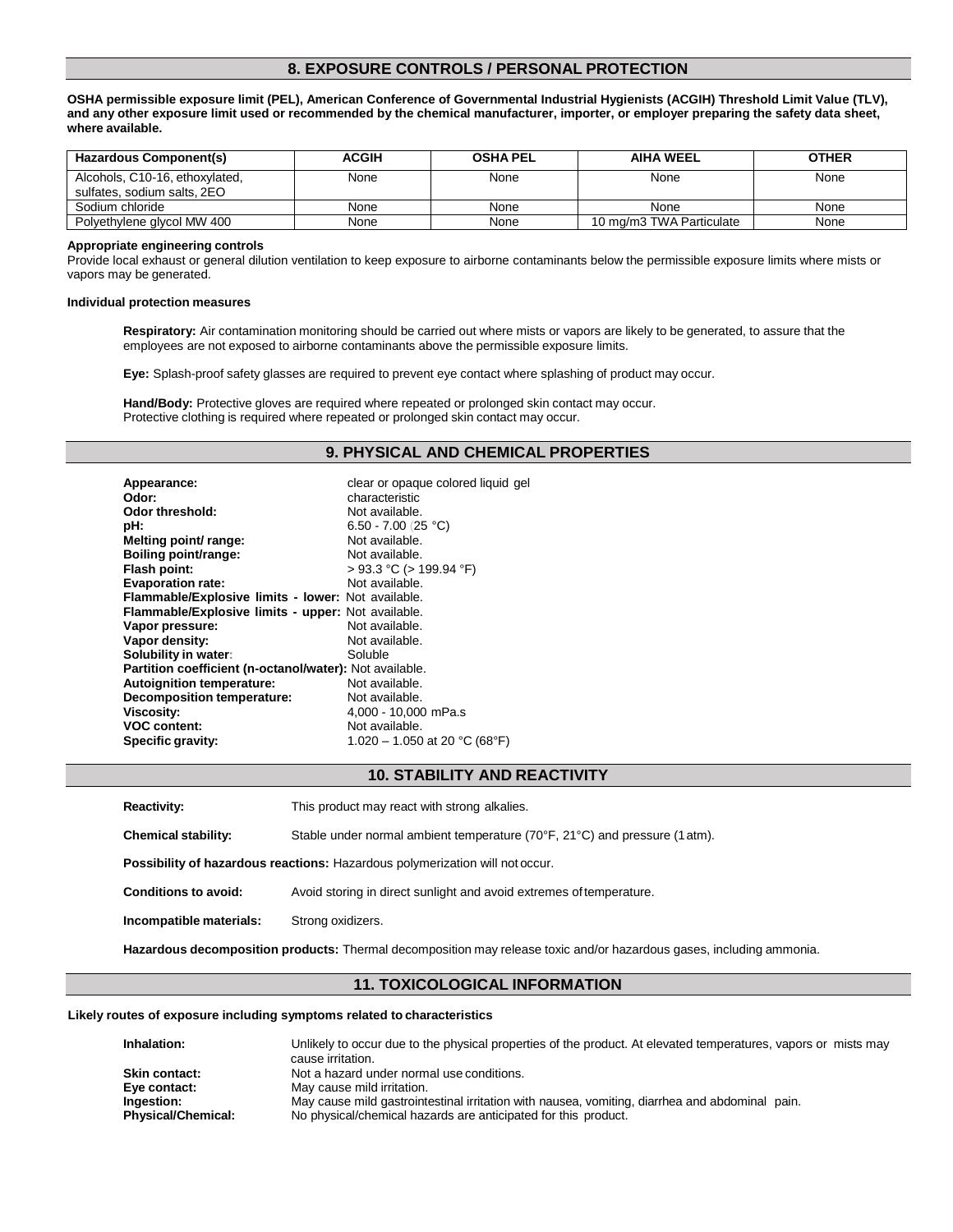#### **Other relevant toxicity information:**

This product is a personal care or cosmetic product. The use of this product by consumers is safe under normal and reasonable foreseen use.

#### **Numerical measures of toxicity, including delayed and immediate effect**

| Hazardous Component(s)                                           | LD50s and LC50s           | Immediate and Delaved Health Effects |
|------------------------------------------------------------------|---------------------------|--------------------------------------|
| Alcohols, C10-16, ethoxylated, sulfates, sodium salts, 2EO       | None                      | Irritant                             |
| Sodium chloride                                                  | Oral LD50 (RAT) = $3,000$ | Irritant                             |
|                                                                  | mg/kg                     |                                      |
| Polyethylene glycol MW 400                                       | None                      | Irritant                             |
| 1-Propanaminium, 3-amino-N-(carboxymethyl)-N,N-dimethyl-, N-coco | None                      | Irritant, Allergen                   |
| acyl derivs., hydroxides, inner salts                            |                           |                                      |

#### **Carcinogenicity information**

| Hazardous Component(s)                                             | <b>NTP Carcinogen</b> | <b>IARC Carcinogen</b> | <b>OSHA Carcinogen</b> |
|--------------------------------------------------------------------|-----------------------|------------------------|------------------------|
| Alcohols, C10-16, ethoxylated, sulfates, sodium salts, 2EO         | No                    | No                     | No                     |
| Sodium chloride                                                    | No                    | No                     | No                     |
| Polyethylene glycol MW 400                                         | No                    | No                     | No                     |
| 1-Propanaminium, 3-amino-N- (carboxymethyl)-N, N-dimethyl-, N-coco | No                    | No                     | No                     |
| acyl derivs., hydroxides, inner salts                              |                       |                        |                        |

**Carcinogenicity** None of the ingredients in this product are listed as carcinogens by the International Agency for Research on Cancer (IARC), the National Toxicology Program (NTP) or the Occupational Safety and Health Administration (OSHA). **Mutagenicity** None of the ingredients in this product are known to cause mutagenicity.<br> **Toxicity to reproduction** None of the ingredients in this product are known to as reproductive, fetally

None of the ingredients in this product are known to as reproductive, fetal, ordevelopmental hazards.

# **12. ECOLOGICAL INFORMATION**

#### **Aquatic Toxicity:**

This product is anticipated to be safe for the environment at concentrations predicted in household settings under normal use conditions. The following toxicity information is available for the hazardous ingredient(s) when used as technical grade and is provided as reference for the occupational settings.

#### **Toxicity to fish:**

The aquatic toxicity profile of this product has not beendetermined.

#### **Toxicity to aquatic invertebrates:**

The aquatic toxicity profile of this product has not beendetermined.

#### **Toxicity to algae:**

The aquatic toxicity profile of this product has not beendetermined.

#### **Persistence and Degradability:**

| <b>Hazardous substances</b>               | <b>Result value</b> | Route of application | <b>Species</b> | Method                     |
|-------------------------------------------|---------------------|----------------------|----------------|----------------------------|
| Alcohols, C10-16, ethoxylated, sulfates,  | Readily             | aerobic              | $80 - 83\%$    | OECD 301 B (CO2 evolution) |
| sodium salts, 2EO                         | biodegradable       |                      |                |                            |
| Polyethylene glycol MG 400                | Readily             | aerobic              | 91%            | OECD Guideline 301 F       |
|                                           | biodegradable       |                      |                |                            |
| 1-Propanaminium, 3-amino-N-               | Readily             | aerobic              | 86 %           | OECD 301 D (closed bottle) |
| (carboxymethyl)-N,N-dimethyl-,N-coco acyl | biodegradable       |                      |                |                            |
| derivs., hydroxides, inner Salts          |                     |                      |                |                            |

**Bioaccumulation Potential:** The bioaccumulation potential of this product has not been determined.

**Mobility:** The mobility of this product (in soil and water) has not been determined.

# **13. DISPOSAL CONSIDERATIONS**

| <b>14. TRANSPORT INFORMATION</b>                         |                                                                                                                               |  |
|----------------------------------------------------------|-------------------------------------------------------------------------------------------------------------------------------|--|
| Disposal of packages:                                    | Place in trash.                                                                                                               |  |
| <b>Disposal Considerations:</b><br>Disposal of products: | This product is not a RCRA hazardous waste and can be disposed of in accordance with federal, state and local<br>regulations. |  |
| <b>Waste Number and Description:</b>                     | Not regulated.                                                                                                                |  |

The information in this section is for reference only and should not take the place of a shipping paper (bill of lading) specific to an order. Please note that the proper shipping classification may vary by packaging, properties, and mode of transportation.